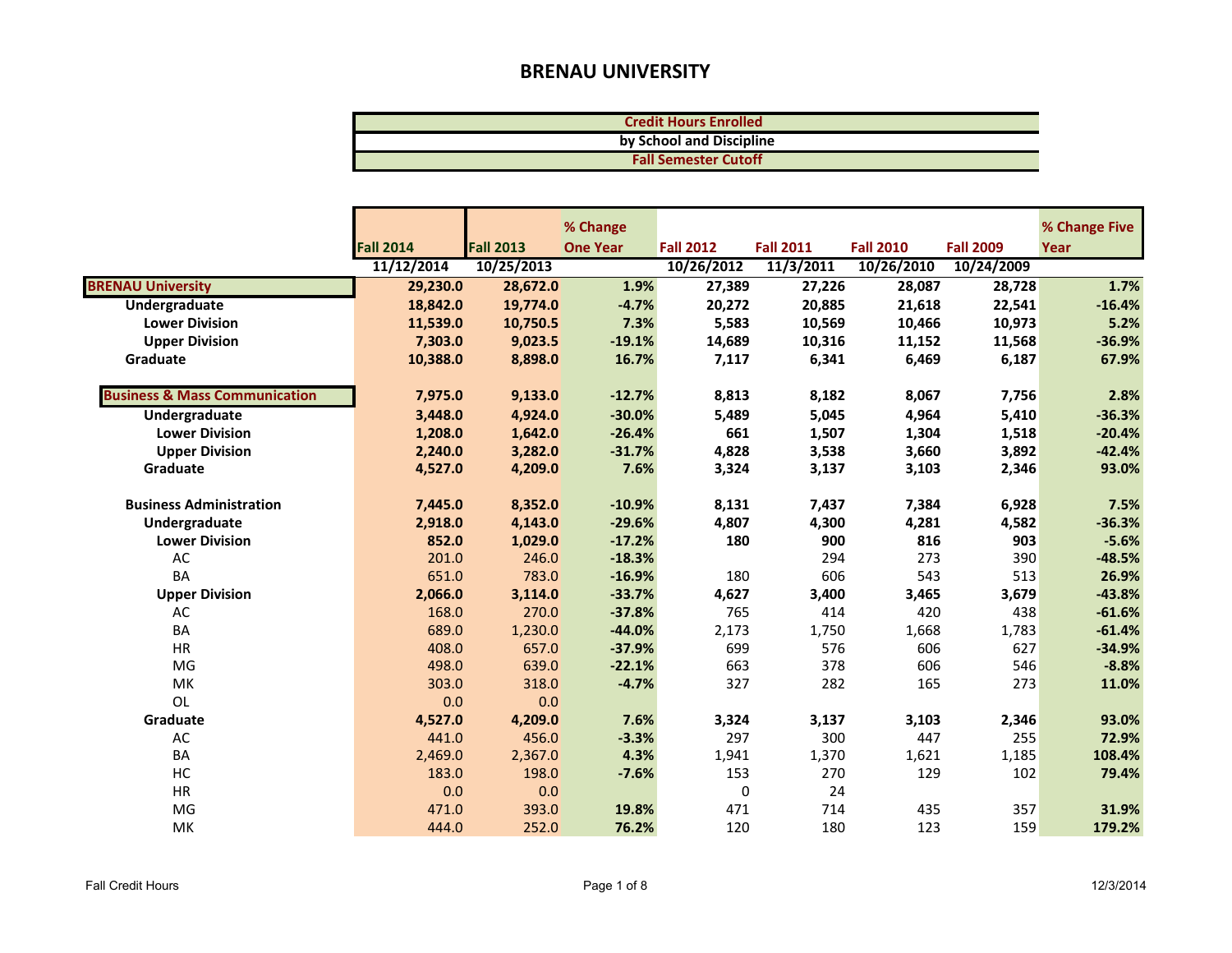|                                   |                  |                  | % Change        |                  |                  |                  |                  | % Change Five |
|-----------------------------------|------------------|------------------|-----------------|------------------|------------------|------------------|------------------|---------------|
|                                   | <b>Fall 2014</b> | <b>Fall 2013</b> | <b>One Year</b> | <b>Fall 2012</b> | <b>Fall 2011</b> | <b>Fall 2010</b> | <b>Fall 2009</b> | Year          |
| OD                                | 0.0              | 0.0              |                 | $\Omega$         | $\mathbf 0$      |                  |                  |               |
| <b>OL</b>                         | 270.0            | 204.0            | 32.4%           | 120              | 36               | 33               | 48               | 462.5%        |
| PM                                | 249.0            | 339.0            | $-26.5%$        | 222              | 243              | 315              | 240              | 3.8%          |
|                                   |                  |                  |                 |                  |                  |                  |                  |               |
| <b>Mass Communication</b>         |                  |                  |                 |                  |                  |                  |                  |               |
| Undergraduate                     | 530.0            | 781.0            | $-32.1%$        | 682              | 745              | 683              | 828              | $-36.0%$      |
| <b>Lower Division</b>             | 356.0            | 613.0            | $-41.9%$        | 481              | 607              | 488              | 615              | $-42.1%$      |
| <b>MM</b>                         | 83.0             | 373.0            | $-77.7%$        | 229              | 355              | 242              | 345              | $-75.9%$      |
| <b>SP</b>                         | 273.0            | 240.0            | 13.8%           | 252              | 252              | 246              | 270              | 1.1%          |
| <b>Upper Division</b>             | 174.0            | 168.0            | 3.6%            | 201              | 138              | 195              | 213              | $-18.3%$      |
| <b>MM</b>                         | 174.0            | 168.0            | 3.6%            | 201              | 138              | 195              | 213              | $-18.3%$      |
|                                   |                  |                  |                 |                  |                  |                  |                  |               |
| <b>Education</b>                  | 2,055.0          | 2,152.0          | $-4.5%$         | 2,533            | 3,067            | 3,594            | 5,298            | $-61.2%$      |
| Undergraduate                     | 855.0            | 1,332.0          | $-35.8%$        | 1,569            | 1,652            | 1,951            | 2,875            | $-70.3%$      |
| <b>Lower Division</b>             | 192.0            | 440.0            | $-56.4%$        | 0                | 338              | 506              | 483              | $-60.2%$      |
| <b>Upper Division</b>             | 663.0            | 892.0            | $-25.7%$        | 1,569            | 1,314            | 1,445            | 2,392            | $-72.3%$      |
| Graduate                          | 1,200.0          | 820.0            | 46.3%           | 964              | 1,415            | 1,643            | 2,423            | $-50.5%$      |
|                                   |                  |                  |                 |                  |                  |                  |                  |               |
| <b>Teacher Education</b>          | 2,055.0          | 2,152.0          | $-4.5%$         | 2,533            | 3,067            | 3,594            | 5,298            | $-61.2%$      |
| Undergraduate                     | 855.0            | 1,332.0          | $-35.8%$        | 1,569            | 1,652            | 1,951            | 2,875            | $-70.3%$      |
| <b>Lower Division</b>             | 192.0            | 440.0            | $-56.4%$        | 0                | 338              | 506              | 483              | $-60.2%$      |
| ED                                | 192.0            | 436.0            | $-56.0%$        | $\pmb{0}$        | 334              | 502              | 480              | $-60.0%$      |
| <b>SE</b>                         | 0.0              | 4.0              | $-100.0%$       | $\Omega$         | 4                | 4                | 3                | $-100.0%$     |
| <b>Upper Division</b>             | 663.0            | 892.0            | $-25.7%$        | 1,569            | 1,314            | 1,445            | 2,392            | $-72.3%$      |
| ED                                | 590.0            | 750.0            | $-21.3%$        | 1,434            | 1,155            | 1,203            | 2,134            | $-72.4%$      |
| <b>SE</b>                         | 73.0             | 142.0            | $-48.6%$        | 135              | 159              | 242              | 258              | $-71.7%$      |
| Graduate                          | 1,200.0          | 820.0            | 46.3%           | 964              | 1,415            | 1,643            | 2,423            | $-50.5%$      |
| ED                                | 1,067.0          | 693.0            | 54.0%           | 869              | 1,265            | 1,347            | 2,175            | $-50.9%$      |
| <b>SE</b>                         | 133.0            | 127.0            | 4.7%            | 95               | 150              | 296              | 248              | $-46.4%$      |
|                                   |                  |                  |                 |                  |                  |                  |                  |               |
| <b>Fine Arts &amp; Humanities</b> | 5,643.0          | 5,195.0          | 8.6%            | 4,993            | 5,227            | 5,439            | 5,733            | $-1.6%$       |
| <b>Undergraduate</b>              | 5,439.0          | 5,121.0          | 6.2%            | 4,881            | 5,069            | 5,312            | 5,563            | $-2.2%$       |
| <b>Lower Division</b>             | 4,572.0          | 3,877.5          | 17.9%           | 2,214            | 3,864            | 3,959            | 4,280            | 6.8%          |
| <b>Upper Division</b>             | 867.0            | 1,243.5          | $-30.3%$        | 2,667            | 1,205            | 1,353            | 1,283            | $-32.4%$      |
| Graduate                          | 204.0            | 74.0             | 175.7%          | 112              | 158              | 127              | 170              | 20.0%         |
|                                   |                  |                  |                 |                  |                  |                  |                  |               |
| Art & Design                      | 648.0            | 685.0            | $-5.4%$         | 611              | 703              | 756              | 898              | $-27.8%$      |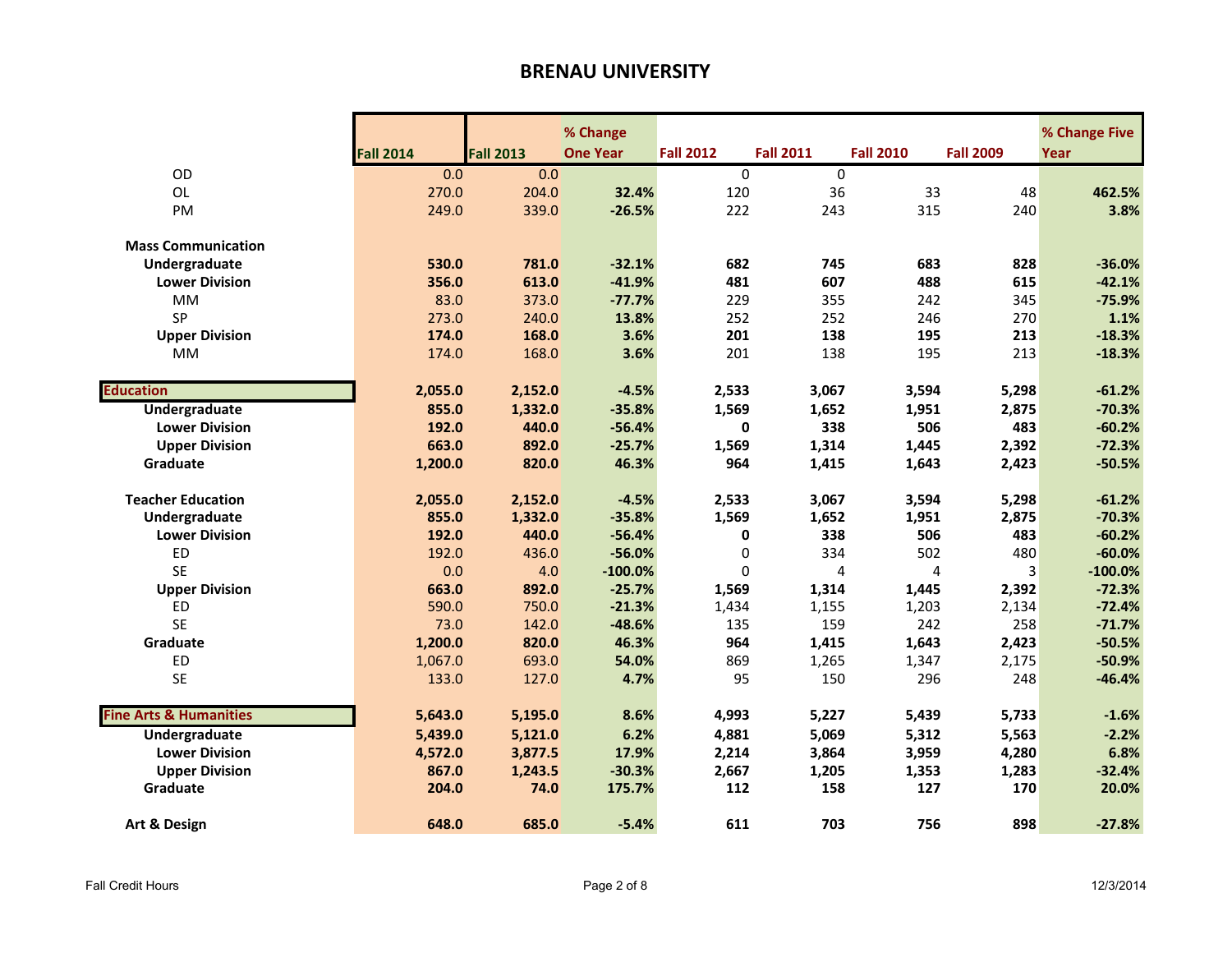|                       |                  |                  | % Change        |                  |                  |                  |                  | % Change Five |
|-----------------------|------------------|------------------|-----------------|------------------|------------------|------------------|------------------|---------------|
|                       | <b>Fall 2014</b> | <b>Fall 2013</b> | <b>One Year</b> | <b>Fall 2012</b> | <b>Fall 2011</b> | <b>Fall 2010</b> | <b>Fall 2009</b> | Year          |
| Undergraduate         | 648.0            | 685.0            | $-5.4%$         | 611              | 703              | 756              | 898              | $-27.8%$      |
| <b>Lower Division</b> | 531.0            | 438.0            | 21.2%           | 223              | 336              | 362              | 488              | 8.8%          |
| AH                    | 267.0            | 90.0             | 196.7%          | 0                | $\mathbf 0$      | 33               | 45               | 493.3%        |
| AE                    | 0.0              |                  |                 |                  |                  |                  |                  |               |
| AR                    | 123.0            | 189.0            | $-34.9%$        | 135              | 217              | 191              | 233              | $-47.2%$      |
| <b>FD</b>             | 48.0             | 68.0             | $-29.4%$        | 40               | 22               | 31               | 46               | 4.3%          |
| <b>FM</b>             | 53.0             | 43.0             | 23.3%           | 48               | 49               | 71               | 48               | 10.4%         |
| <b>GR</b>             | 40.0             | 48.0             | $-16.7%$        | 0                | 48               | 36               | 116              | $-65.5%$      |
| <b>Upper Division</b> | 117.0            | 247.0            | $-52.6%$        | 388              | 367              | 394              | 410              | $-71.5%$      |
| AE                    | 1.0              | 0.0              |                 | 6                | $\pmb{0}$        | 17               | 9                | $-88.9%$      |
| AH                    | 0.0              | 63.0             | $-100.0%$       | 57               | 108              | 63               | 75               | $-100.0%$     |
| AR                    | 33.0             | 66.0             | $-50.0%$        | 177              | 124              | 191              | 151              | $-78.1%$      |
| AM                    | 3.0              | 0.0              |                 | 6                | 27               | 6                | 3                | 0.0%          |
| <b>FD</b>             | 32.0             | 16.0             | 100.0%          | 55               | 36               | 49               | 37               | $-13.5%$      |
| <b>FM</b>             | 12.0             | 66.0             | $-81.8%$        | 44               | 42               | 9                | 75               | $-84.0%$      |
| GR                    | 36.0             | 36.0             | 0.0%            | 43               | 30               | 59               | 60               | $-40.0%$      |
| Graduate              | 0.0              |                  |                 |                  |                  |                  |                  |               |
| AR                    | 0.0              | 0.0              |                 | 0                | $\pmb{0}$        |                  |                  |               |
| <b>FD</b>             | 0.0              |                  |                 |                  |                  |                  |                  |               |
| <b>FM</b>             | 0.0              |                  |                 |                  |                  |                  |                  |               |
| GR                    | 0.0              |                  |                 |                  |                  |                  |                  |               |
|                       |                  |                  |                 |                  |                  |                  |                  |               |
| <b>Humanities</b>     | 3,442.0          | 2,997.0          | 14.8%           | 2,904            | 3,117            | 3,256            | 3,372            | 2.1%          |
| Undergraduate         | 3,313.0          | 2,988.0          | 10.9%           | 2,868            | 3,030            | 3,193            | 3,237            | 2.3%          |
| <b>Lower Division</b> | 3,023.0          | 2,517.0          | 20.1%           | 1,569            | 2,556            | 2,691            | 2,874            | 5.2%          |
| AY                    | 0.0              | 0.0              |                 | 114              |                  |                  |                  |               |
| CH                    | 0.0              | 0.0              |                 | 0                | 39               |                  | 27               | $-100.0%$     |
| DS                    | 0.0              | 0.0              |                 | 0                | 0                |                  |                  |               |
| EH                    | 1,158.0          | 897.0            | 29.1%           | 828              | 873              | 939              | 900              | 28.7%         |
| <b>EL</b>             | 0.0              | 0.0              |                 | $\pmb{0}$        | $\pmb{0}$        | 51               |                  |               |
| FH                    | 99.0             | 111.0            | $-10.8%$        | 93               | 111              | 183              | 228              | $-56.6%$      |
| GS                    | 0.0              | 57.0             | $-100.0%$       | 0                | 54               |                  | 81               | $-100.0%$     |
| GY                    | 0.0              | 3.0              | $-100.0\%$      | 0                | $\mathbf 0$      |                  |                  |               |
| HN                    | 80.0             | 114.0            | $-29.8%$        | 0                | 63               |                  |                  |               |
| HY                    | 684.0            | 612.0            | 11.8%           | 0                | 597              | 558              | 702              | $-2.6%$       |
| IN                    | 27.0             | 48.0             | $-43.8%$        | 27               | 48               | 66               | 57               | $-52.6%$      |
| IS                    | 0.0              | 0.0              |                 | $\Omega$         | 33               | 54               | 63               | $-100.0%$     |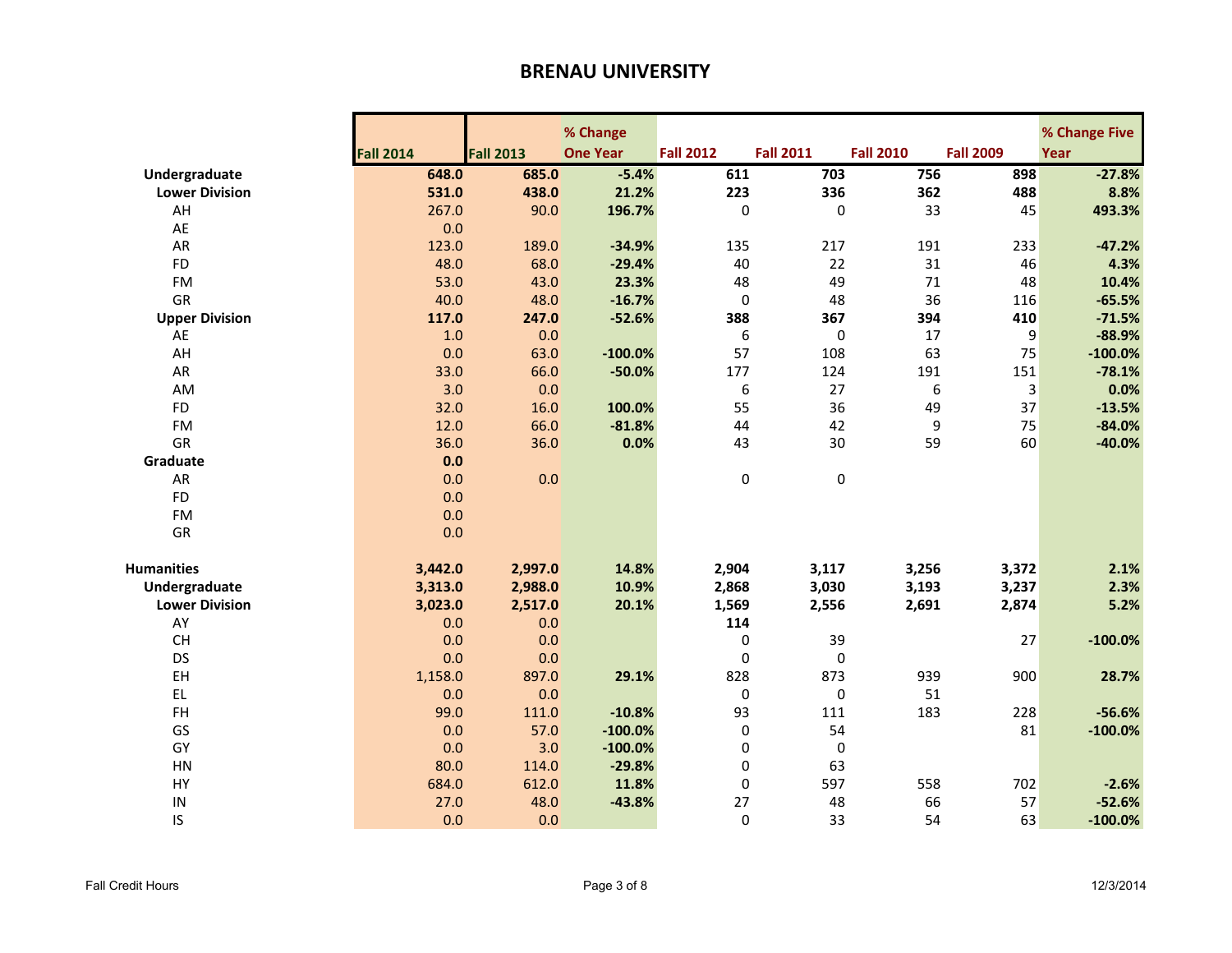|                             |                  |                  | % Change        |                  |                  |                  |                  | % Change Five |
|-----------------------------|------------------|------------------|-----------------|------------------|------------------|------------------|------------------|---------------|
|                             | <b>Fall 2014</b> | <b>Fall 2013</b> | <b>One Year</b> | <b>Fall 2012</b> | <b>Fall 2011</b> | <b>Fall 2010</b> | <b>Fall 2009</b> | Year          |
| LE                          | 33.0             | 0.0              |                 | 0                | $\pmb{0}$        | 36               |                  |               |
| PH                          | 78.0             | 87.0             | $-10.3%$        | $\pmb{0}$        | 75               | 78               | 183              | $-57.4%$      |
| PO                          | 36.0             | 3.0              | 1100.0%         | 27               | 51               | 87               | 81               | $-55.6%$      |
| SH                          | 828.0            | 585.0            | 41.5%           | 480              | 612              | 639              | 552              | 50.0%         |
| <b>Upper Division</b>       | 290.0            | 471.0            | $-38.4%$        | 1,299            | 474              | 502              | 363              | $-20.1%$      |
| EH                          | 54.0             | 132.0            | $-59.1%$        | 147              | 66               | 126              | 84               | $-35.7%$      |
| HY                          | 0.0              | 0.0              |                 | 588              | 45               | 81               |                  |               |
| <b>HYPO</b>                 | 75.0             | 84.0             | $-10.7%$        | 72               | 45               | 79               | 48               | 56.3%         |
| HN                          | 5.0              | 6.0              | $-16.7%$        | 90               | 21               | 27               | 33               | $-84.8%$      |
| IN                          | 0.0              | 0.0              |                 | 3                |                  |                  |                  |               |
| LA                          | 3.0              | 3.0              | 0.0%            | 6                |                  |                  |                  |               |
| LE                          | 141.0            | 147.0            | $-4.1%$         | 201              | 150              | 147              | 39               | 261.5%        |
| PH                          | 0.0              | 33.0             | $-100.0%$       | 147              | 39               | 39               |                  |               |
| PO                          | 0.0              | 66.0             | $-100.0%$       | 6                | 105              | 3                | 132              | $-100.0%$     |
| <b>POPA</b>                 | 0.0              | 0.0              |                 | 27               | 0                |                  |                  |               |
| GS                          | 0.0              | 0.0              |                 | 0                | 3                |                  |                  |               |
| <b>SH</b>                   | 6.0              | 0.0              |                 | 12               | $\mathbf 0$      |                  | 27               | $-77.8%$      |
| WL                          | 6.0              |                  |                 |                  |                  |                  |                  |               |
| Graduate                    | 129.0            | 9.0              | 1333.3%         | 36               | 87               | 63               | 135              | $-4.4%$       |
| <b>CR</b>                   | 33.0             | 0.0              |                 | 30               | 21               | 63               | 63               | $-47.6%$      |
| EH                          | 0.0              | 6.0              | $-100.0%$       | 3                |                  |                  |                  |               |
| HN                          | 0.0              |                  |                 |                  |                  |                  |                  |               |
| HY                          | 0.0              | 3.0              | $-100.0%$       | 3                |                  |                  |                  |               |
| PHPO                        | 96.0             | 0.0              |                 | $\mathbf 0$      | 66               |                  | 72               | 33.3%         |
|                             |                  |                  |                 |                  |                  |                  |                  |               |
| <b>Interior Design</b>      | 308.0            | 302.0            | 2.0%            | 296              | 285              | 263              | 245              | 25.7%         |
| Undergraduate               | 233.0            | 237.0            | $-1.7%$         | 220              | 214              | 199              | 210              | 11.0%         |
| <b>Lower Division</b>       | 75.0             | 103.0            | $-27.2%$        | 0                | 104              | 58               | 65               | 15.4%         |
| ID                          | 75.0             | 103.0            | $-27.2%$        | $\pmb{0}$        | 104              | 58               | 65               | 15.4%         |
| <b>Upper Division</b><br>ID | 158.0            | 134.0            | 17.9%           | 220              | 110              | 141              | 145              | 9.0%          |
|                             | 158.0            | 134.0            | 17.9%           | 220              | 110              | 141              | 145              | 9.0%          |
| Graduate                    | 75.0             | 65.0             | 15.4%           | 76               | 71               | 64               | 35               | 114.3%        |
| ID                          | 75.0             | 65.0             | 15.4%           | 76               | 71               | 64               | 35               | 114.3%        |
| <b>Performing Arts</b>      | 1,245.0          | 1,211.0          | 2.8%            | 1,182            | 1,122            | 1,164            | 1,218            | 2.2%          |
| <b>Dance</b>                | 324.0            | 379.0            | $-14.5%$        | 337              | 274              | 349              | 385              | $-15.8%$      |
| Undergraduate               | 324.0            | 379.0            | $-14.5%$        | 337              | 274              | 349              | 385              | $-15.8%$      |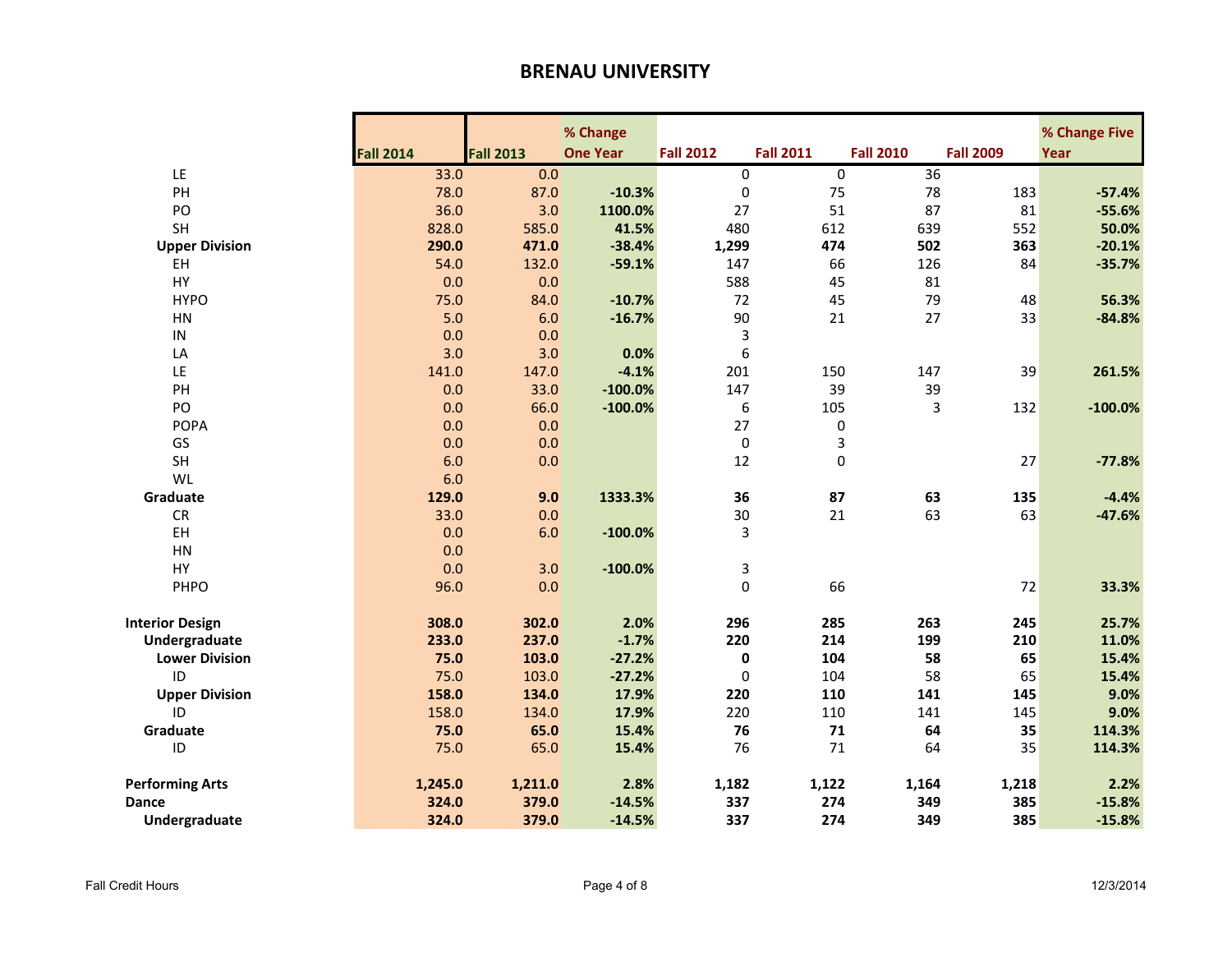|                                  |                  |                  | % Change        |                  |                   |                  |                  | % Change Five |
|----------------------------------|------------------|------------------|-----------------|------------------|-------------------|------------------|------------------|---------------|
|                                  | <b>Fall 2014</b> | <b>Fall 2013</b> | <b>One Year</b> | <b>Fall 2012</b> | <b>Fall 2011</b>  | <b>Fall 2010</b> | <b>Fall 2009</b> | Year          |
| <b>Lower Division</b>            | 223.0            | 195.5            | 14.1%           | 147              | 140               | 250              | 197              | 13.2%         |
| DA                               | 223.0            | 195.5            | 14.1%           | 147              | 140               | 250              | 197              | 13.2%         |
| <b>Upper Division</b>            | 101.0            | 183.5            | $-45.0%$        | 190              | 134               | 99               | 188              | $-46.3%$      |
| DA                               | 101.0            | 183.5            | $-45.0%$        | 190              | 134               | 99               | 188              | $-46.3%$      |
| Graduate                         | 0.0              |                  |                 |                  |                   |                  |                  |               |
| DA                               |                  |                  |                 |                  |                   |                  |                  |               |
|                                  |                  |                  |                 |                  |                   |                  |                  |               |
| <b>Music</b>                     | 301.0            | 320.0            | $-5.9%$         | 279              | 354               | 232              | 322              | $-6.5%$       |
| Undergraduate                    | 301.0            | 320.0            | $-5.9%$         | 279              | 354               | 232              | 322              | $-6.5%$       |
| <b>Lower Division</b>            | 255.0            | 222.0            | 14.9%           | 140              | 324               | 175              | 231              | 10.4%         |
| MC                               | 148.0            | 133.0            | 11.3%           | 121              | 222               | 99               | 163              | $-9.2%$       |
| <b>MP</b>                        | 37.0             | 34.0             | 8.8%            | 19               | 37                | 26               | 31               | 19.4%         |
| <b>MR</b>                        | 2.0              | 1.0              | 100.0%          |                  | 0                 |                  |                  |               |
| MV                               | 68.0             | 54.0             | 25.9%           |                  | $\mathbf 0$<br>65 | 50               | 37               | 83.8%         |
| <b>Upper Division</b>            | 46.0             | 98.0             | $-53.1%$        | 139              | 30                | 57               | 91               | $-49.5%$      |
| MC                               | 6.0              | 78.0             | $-92.3%$        | 70               | 24                | 51               | 85               | $-92.9%$      |
| MP                               | 2.0              | 2.0              | 0.0%            | 14               | $\mathbf 0$       | $\overline{2}$   | 6                | $-66.7%$      |
| MV                               | 38.0             | 18.0             | 111.1%          | 55               | 6                 | 4                |                  |               |
| Graduate                         | 0.0              | 0.0              |                 |                  |                   |                  |                  |               |
| <b>MC</b>                        |                  | 0.0              |                 |                  |                   |                  |                  |               |
| <b>Theatre</b>                   | 620.0            | 512.0            | 21.1%           | 566              | 494               | 583              | 511              | 21.3%         |
| Undergraduate                    | 620.0            | 512.0            | 21.1%           | 566              | 494               | 583              | 511              | 21.3%         |
| <b>Lower Division</b>            | 465.0            | 402.0            | 15.7%           | 135              | 404               | 423              | 425              | 9.4%          |
| <b>TH</b>                        | 465.0            | 402.0            | 15.7%           | 135              | 404               | 423              | 425              | 9.4%          |
| <b>Upper Division</b>            | 155.0            | 110.0            | 40.9%           | 431              | 90                | 160              | 86               | 80.2%         |
| <b>TH</b>                        | 155.0            | 110.0            | 40.9%           | 431              | 90                | 160              | 86               | 80.2%         |
|                                  |                  |                  |                 |                  |                   |                  |                  |               |
| <b>Health &amp; Science</b>      | 12,251.0         | 11,262.0         | 8.8%            | 10,334           | 9,979             | 10,213           | 9,219            | 32.9%         |
| <b>Undergraduate</b>             | 7,921.0          | 7,473.0          | 6.0%            | 7,625            | 8,359             | 8,635            | 8,017            | $-1.2%$       |
| <b>Lower Division</b>            | 4,475.0          | 3,948.0          | 13.3%           | 2,018            | 4,100             | 3,941            | 4,100            | 9.1%          |
| <b>Upper Division</b>            | 3,446.0          | 3,525.0          | $-2.2%$         | 5,607            | 4,259             | 4,694            | 3,917            | $-12.0%$      |
| Graduate                         | 4,330.0          | 3,789.0          | 14.3%           | 2,709            | 1,620             | 1,578            | 1,202            | 260.2%        |
|                                  |                  |                  |                 |                  |                   |                  |                  |               |
| <b>Mathematics &amp; Science</b> | 3,921.0          | 3,385.0          | 15.8%           | 3,348            | 3,802             | 3,916            | 4,064            | $-3.5%$       |
| Undergraduate                    | 3,662.0          | 3,145.0          | 16.4%           | 3,038            | 3,538             | 3,667            | 3,824            | $-4.2%$       |
| <b>Lower Division</b>            | 3,472.0          | 2,827.0          | 22.8%           | 1,565            | 3,246             | 3,302            | 3,403            | 2.0%          |
| BY                               | 991.0            | 811.0            | 22.2%           | 228              | 942               | 932              | 700              | 41.6%         |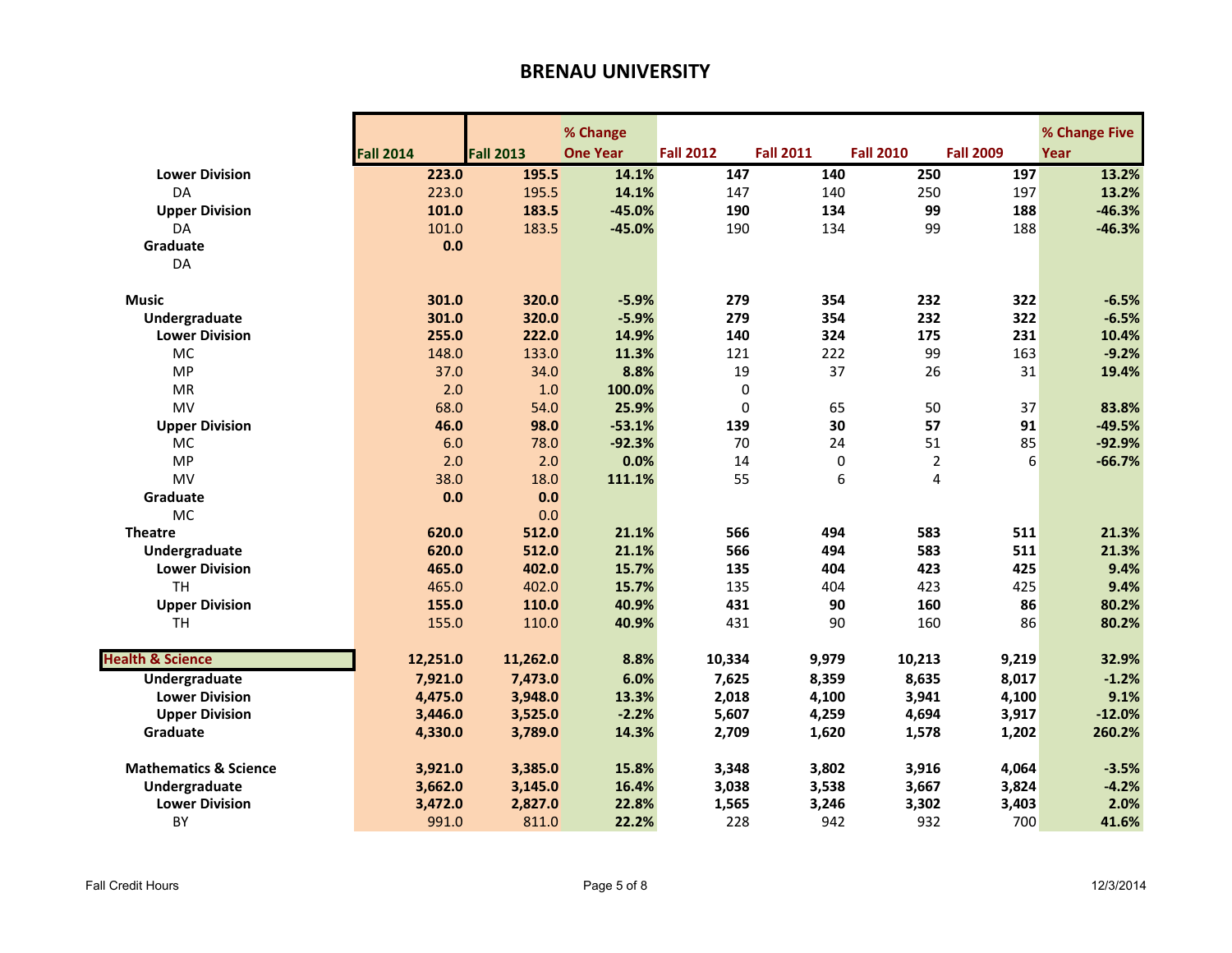|                             |                  |                  | % Change        |                  |                  |                  |                  | % Change Five |
|-----------------------------|------------------|------------------|-----------------|------------------|------------------|------------------|------------------|---------------|
|                             | <b>Fall 2014</b> | <b>Fall 2013</b> | <b>One Year</b> | <b>Fall 2012</b> | <b>Fall 2011</b> | <b>Fall 2010</b> | <b>Fall 2009</b> | Year          |
| CS                          | 174.0            | 4.0              | 4250.0%         | 8                | 6                | 9                | 3                | 5700.0%       |
| <b>CY</b>                   | 524.0            | 492.0            | 6.5%            | 364              | 644              | 580              | 596              | $-12.1%$      |
| ES                          | 0.0              | 0.0              |                 | 0                | $\Omega$         |                  | 68               | $-100.0%$     |
| <b>HS</b>                   | 525.0            | 376.0            | 39.6%           | 210              | 228              | 243              | 230              | 128.3%        |
| <b>MS</b>                   | 855.0            | 720.0            | 18.8%           | 396              | 984              | 1,043            | 1,257            | $-32.0%$      |
| PN                          | 0.0              | 0.0              |                 | $\pmb{0}$        | 0                | 40               | 8                | $-100.0%$     |
| <b>PNBY</b>                 | 42.0             | 39.0             | 7.7%            | 15               | 81               | 30               |                  |               |
| PS                          | 361.0            | 385.0            | $-6.2%$         | 344              | 361              | 425              | 541              | $-33.3%$      |
| <b>Upper Division</b>       | 190.0            | 318.0            | $-40.3%$        | 1,473            | 292              | 365              | 421              | $-54.9%$      |
| BY                          | 68.0             | 117.0            | $-41.9%$        | 742              | 80               | 77               | 75               | $-9.3%$       |
| <b>CY</b>                   | 64.0             | 76.0             | $-15.8%$        | 156              | 48               | 72               | 28               | 128.6%        |
| ES                          | 0.0              | 0.0              |                 | $\pmb{0}$        | 0                |                  |                  |               |
| <b>HS</b>                   | 54.0             | 125.0            | $-56.8%$        | 122              | 164              | 210              | 315              | $-82.9%$      |
| <b>MS</b>                   | 0.0              | 0.0              |                 | 429              | $\pmb{0}$        | 6                | $\overline{2}$   | $-100.0%$     |
| <b>PNBY</b>                 | 4.0              | 0.0              |                 | 24               |                  |                  |                  |               |
| <b>PS</b>                   | 0.0              | 0.0              |                 |                  | 0                | 0                | $\mathbf{1}$     | $-100.0%$     |
| Graduate                    | 259.0            | 240.0            | 7.9%            | 310              | 264              | 249              | 240              | 7.9%          |
| BY                          | 75.0             | 42.0             | 78.6%           | 84               | 90               | 51               | 84               | $-10.7%$      |
| <b>MS</b>                   | 30.0             | 36.0             | $-16.7%$        | 66               | 84               | 150              | 78               | $-61.5%$      |
| PS                          | 30.0             | 18.0             | 66.7%           | 36               | 54               | 48               | 78               | $-61.5%$      |
| HS                          | 124.0            | 144.0            | $-13.9%$        | 124              | 36               |                  |                  |               |
| <b>Nursing</b>              | 2,942.0          | 2,718.0          | 8.2%            | 2,623            | 2,676            | 2,996            | 2,725            | 8.0%          |
| Undergraduate               | 2,599.0          | 2,332.0          | 11.4%           | 2,144            | 2,358            | 2,678            | 2,488            | 4.5%          |
| <b>Upper Division</b>       | 2,599.0          | 2,332.0          | 11.4%           | 2,144            | 2,358            | 2,678            | 2,488            | 4.5%          |
| <b>NG</b>                   | 2,599.0          | 2,332.0          | 11.4%           | 2,144            | 2,358            | 2,678            | 2,488            | 4.5%          |
| Graduate                    | 343.0            | 386.0            | $-11.1%$        | 479              | 318              | 318              | 237              | 44.7%         |
| <b>NG</b>                   | 343.0            | 386.0            | $-11.1%$        | 479              | 318              | 318              | 237              | 44.7%         |
| <b>Occupational Therapy</b> | 2,569.0          | 2,470.0          | 4.0%            | 1,931            | 1,700            | 1,571            | 1,072            | 139.6%        |
| Undergraduate               | 3.0              | 292.0            | $-99.0%$        | 978              | 1,214            | 1,208            | 802              | $-99.6%$      |
| <b>Lower Division</b>       | 0.0              | 60.0             | $-100.0%$       | 0                |                  |                  |                  |               |
| <b>CD</b>                   | 0.0              | 60.0             | $-100.0%$       | $\pmb{0}$        |                  |                  |                  |               |
| <b>Upper Division</b>       | 3.0              | 232.0            | $-98.7%$        | 978              | 1,214            | 1,208            | 802              | $-99.6%$      |
| CD                          | 0.0              | 0.0              |                 | 51               |                  |                  |                  |               |
| OT                          | 3.0              | 232.0            | $-98.7%$        | 927              | 1,092            | 1,100            | 619              | $-99.5%$      |
| <b>OTBY</b>                 | 0.0              | 0.0              |                 | $\Omega$         | 122              | 108              | 183              | $-100.0%$     |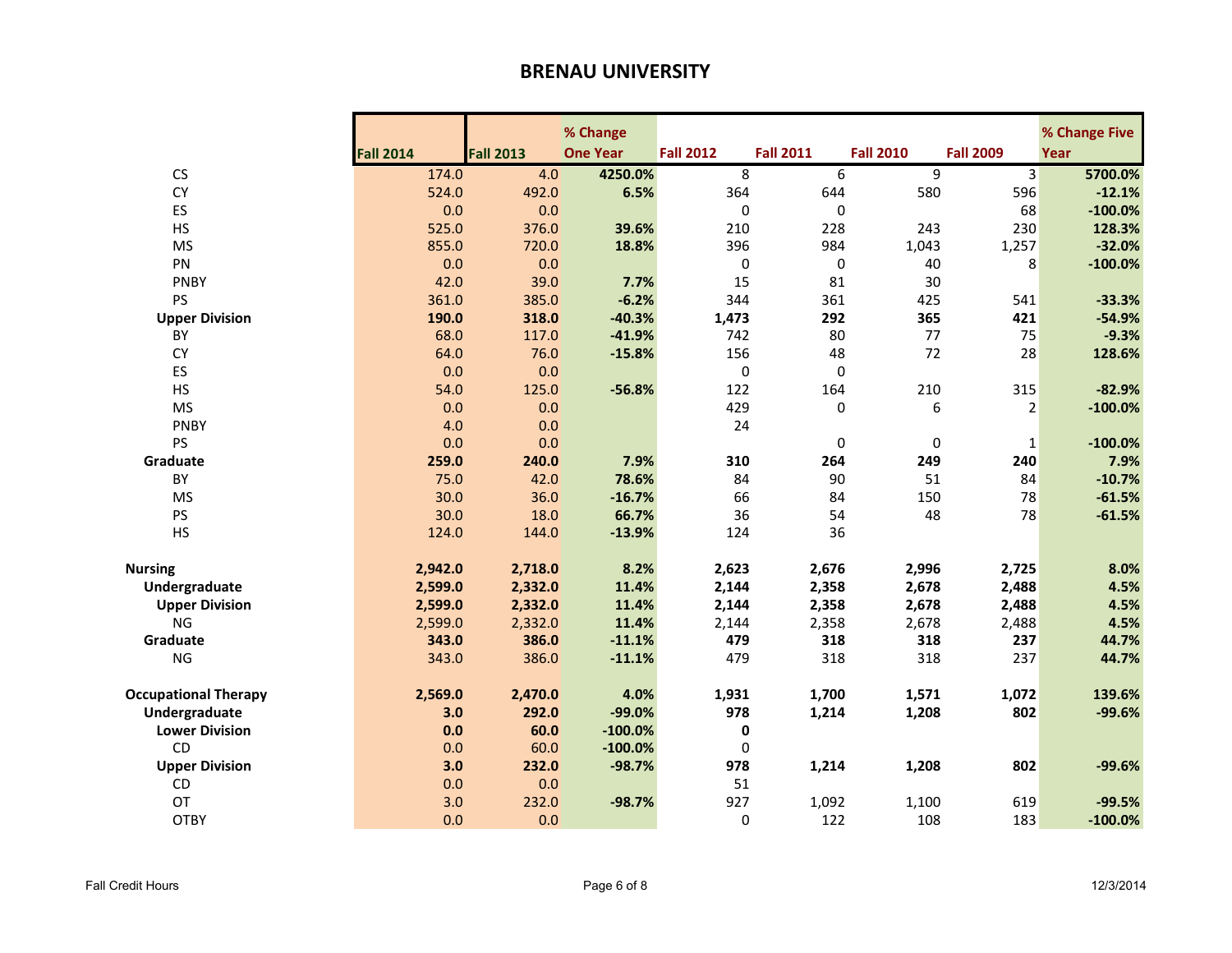|                            |                  |                  | % Change        |                  |                  |                  |                  | % Change Five |
|----------------------------|------------------|------------------|-----------------|------------------|------------------|------------------|------------------|---------------|
|                            | <b>Fall 2014</b> | <b>Fall 2013</b> | <b>One Year</b> | <b>Fall 2012</b> | <b>Fall 2011</b> | <b>Fall 2010</b> | <b>Fall 2009</b> | Year          |
| Graduate                   | 2,566.0          | 2,178.0          | 17.8%           | 953              | 486              | 363              | 270              | 850.4%        |
| CD                         | 0.0              | 93.0             | $-100.0%$       | $\Omega$         |                  |                  |                  |               |
| OT                         | 2,566.0          | 2,085.0          | 23.1%           | 953              | 486              | 363              | 270              | 850.4%        |
|                            |                  |                  |                 |                  |                  |                  |                  |               |
| Psychology                 | 2,819.0          | 2,689.0          | 4.8%            | 2,432            | 1,801            | 1,730            | 1,358            | 107.6%        |
| Undergraduate              | 1,657.0          | 1,704.0          | $-2.8%$         | 1,465            | 1,249            | 1,082            | 903              | 83.5%         |
| <b>Lower Division</b>      | 1,003.0          | 1,061.0          | $-5.5%$         | 453              | 854              | 639              | 697              | 43.9%         |
| AY                         | 111.0            | 105.0            | 5.7%            | $\mathbf 0$      | 138              | 123              | 60               | 85.0%         |
| PY                         | 862.0            | 956.0            | $-9.8%$         | 453              | 716              | 516              | 637              | 35.3%         |
| SY                         | 30.0             | 0.0              |                 | $\mathbf 0$      | $\mathbf 0$      |                  |                  |               |
| <b>Upper Division</b>      | 654.0            | 643.0            | 1.7%            | 1,012            | 395              | 443              | 206              | 217.5%        |
| PY                         | 654.0            | 643.0            | 1.7%            | 1,012            | 395              | 443              | 206              | 217.5%        |
| Graduate                   | 1,162.0          | 985.0            | 18.0%           | 967              | 552              | 648              | 455              | 155.4%        |
| GT                         | 546.0            | 492.0            | 11.0%           | 525              | 228              | 258              | 135              | 304.4%        |
| PY                         | 616.0            | 493.0            | 24.9%           | 442              | 324              | 390              | 320              | 92.5%         |
|                            |                  |                  |                 |                  |                  |                  |                  |               |
| <b>University</b>          | 1,306.0          | 930.0            | 40.4%           | 698              | 771              | 714              | 686              | 90.4%         |
| <b>Undergraduate</b>       | 1,179.0          | 924.0            | 27.6%           | 690              | 760              | 696              | 640              | 84.2%         |
| <b>Lower Division</b>      | 1,092.0          | 843.0            | 29.5%           | 690              | 760              | 696              | 556              | 96.4%         |
| AS                         | 801.0            | 612.0            | 30.9%           | 528              | 546              | 386              | 355              | 125.6%        |
| CD                         | 60.0             |                  |                 |                  |                  |                  |                  |               |
| IC                         | 54.0             | 51.0             | 5.9%            | $\mathbf 0$      | 45               | 90               |                  |               |
| LS                         | 0.0              | 27.0             | $-100.0%$       | 22               | 24               | 39               | 39               | $-100.0%$     |
| LB                         | 9.0              | 14.0             | $-35.7%$        | 14               | 12               | 17               | 14               | $-35.7%$      |
| LF                         | 66.0             | 49.0             | 34.7%           | 52               | 60               | 59               | 53               | 24.5%         |
| LS                         | 16.0             |                  |                 |                  |                  |                  |                  |               |
| WH                         | 86.0             | 90.0             | $-4.4%$         | 74               | 73               | 105              | 95               | $-9.5%$       |
| <b>Upper Division</b>      | 87.0             | 81.0             | 7.4%            | $\pmb{0}$        | $\mathbf 0$      | $\mathbf 0$      | 84               | 3.6%          |
| AS                         | 87.0             | 81.0             | 7.4%            | 0                |                  |                  |                  |               |
| CD                         | 0.0              |                  |                 |                  |                  |                  |                  |               |
| IC                         | 0.0              | 0.0              |                 | 0                | $\mathbf 0$      |                  | 84               | $-100.0%$     |
| Graduate                   | 127.0            | 6.0              | 2016.7%         | 8                | 11               | 18               | 46               | 176.1%        |
| CD                         | 117.0            |                  |                 |                  |                  |                  |                  |               |
| LB                         | 10.0             | 6.0              | 66.7%           | 8                | 11               | 18               | 46               | $-78.3%$      |
| <b>Student Development</b> | 0.0              | 0.0              |                 | 18               | $\mathbf 0$      | 60               | 36               | $-100.0%$     |
| <b>Undergraduate</b>       | 0.0              | 0.0              |                 | 18               | 0                | 60               | 36               | $-100.0%$     |
| <b>Lower Division</b>      | 0.0              | 0.0              |                 | $\mathbf{0}$     | $\mathbf{0}$     | 60               | 36               | $-100.0%$     |